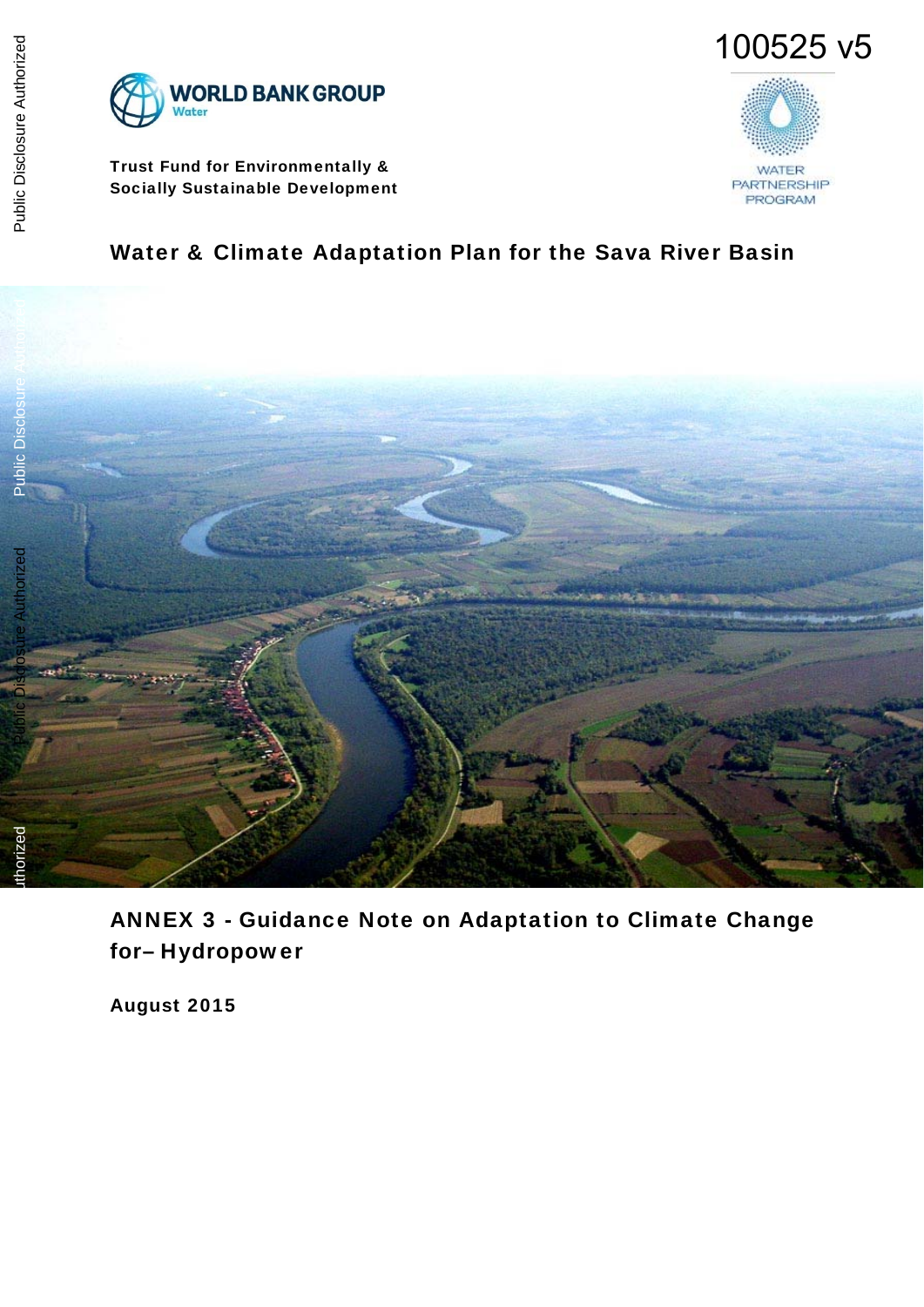# Water & Climate Adaptation Plan for the Sava River Basin

ANNEX 3 - Guidance Note on Adaptation to Climate Change for – Hydropower

August 2015

#### **ACKNOWLEDGMENTS**

This work was made possible by the financial contribution of the World Bank's Water Partnership Program (WPP) - a multi-donor trust fund that promotes water security for inclusive green growth (water.worldbank.org/water/wpp) and the Trust Fund for Environmentally & Socially Sustainable Development (TFESSD) .

#### **DISCLAIMER**

This work is a product of The World Bank with external contributions. The findings, interpretations, and conclusions expressed in this work do not necessarily reflect the views of The World Bank, its Board of Executive Directors or the governments they represent.

The World Bank does not guarantee the accuracy of the data included in this work. The boundaries, colours, denominations, and other information shown on any map in this work do not imply any judgment on the part of The World Bank concerning the legal status of any territory or the endorsement or acceptance of such boundaries.

#### **RIGHTS AND PERMISSIONS**

The material in this work is subject to copyright. Because The World Bank encourages dissemination of its knowledge, this work may be reproduced, in whole or in part, for non-commercial purposes as long as full attribution to this work is given.

Any queries on rights and licenses, including subsidiary rights, should be addressed to the Office of the Publisher, The World Bank, 1818 H Street NW, Washington, DC 20433, USA; fax: 202-522-2422; e-mail: pubrights@worldbank.org.

Project No. A040710 Document no. 1 Version 8 Date of issue August 2015 Prepared ZAT/DAH Checked RSS Approved BAE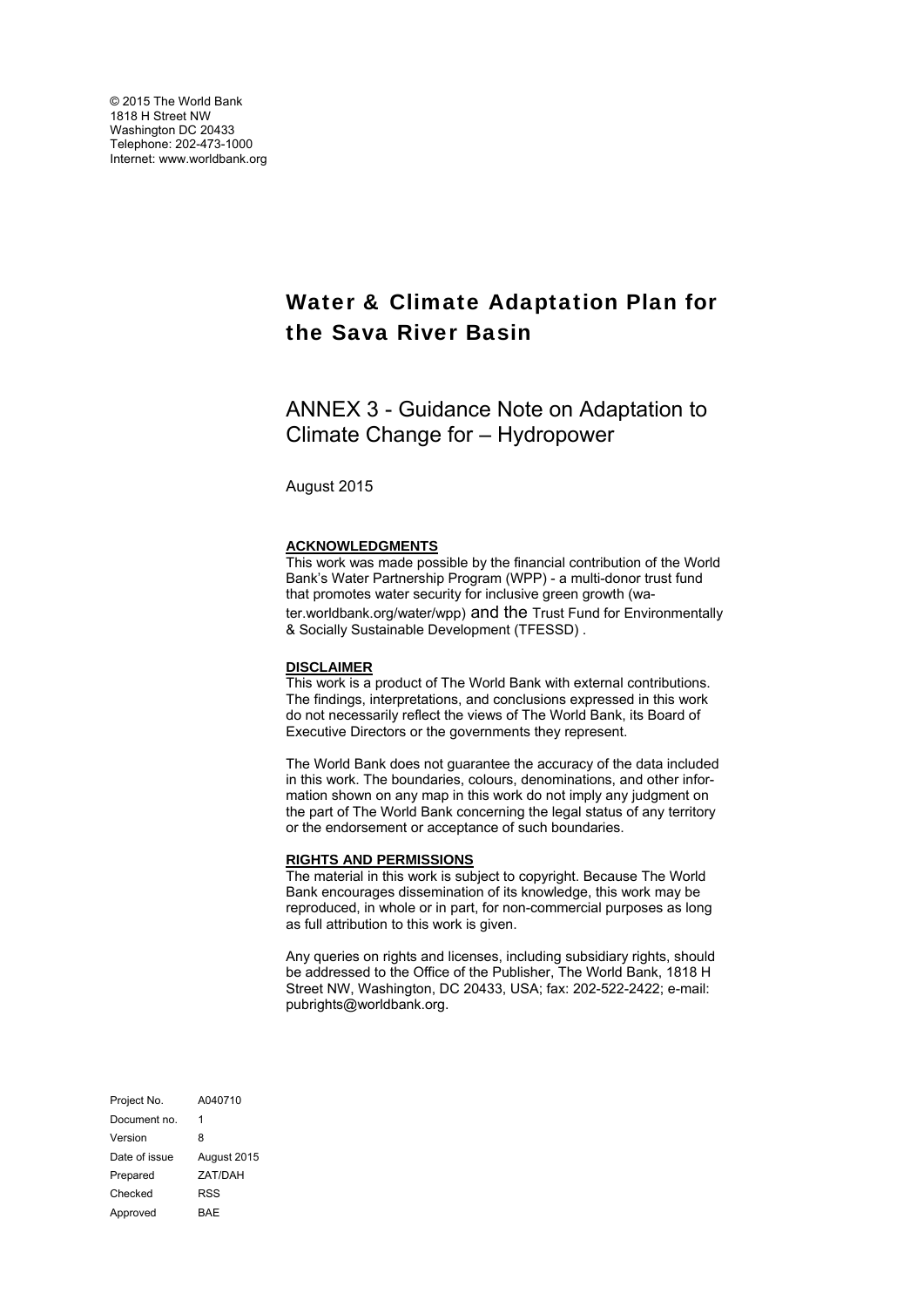# Table of Contents

| $\mathbf{1}$   |                                                                          |  |
|----------------|--------------------------------------------------------------------------|--|
| $\overline{2}$ |                                                                          |  |
| 3              |                                                                          |  |
| 4              | Case studies - Expected magnitude of climate change impact on Hydropower |  |
| 5              |                                                                          |  |
| 5.1            |                                                                          |  |
| 5.2            |                                                                          |  |
| 6              |                                                                          |  |

# List of Tables

# Page No.

## List of Figures

# Page No.

| FIGURE 2: RELATIVE CHANGE IN ENERGY PRODUCTION FIVE CLIMATE SCENARIOS CM1-CM5 AND NEAR AND FAR FUTURE |  |
|-------------------------------------------------------------------------------------------------------|--|
|                                                                                                       |  |

### Page No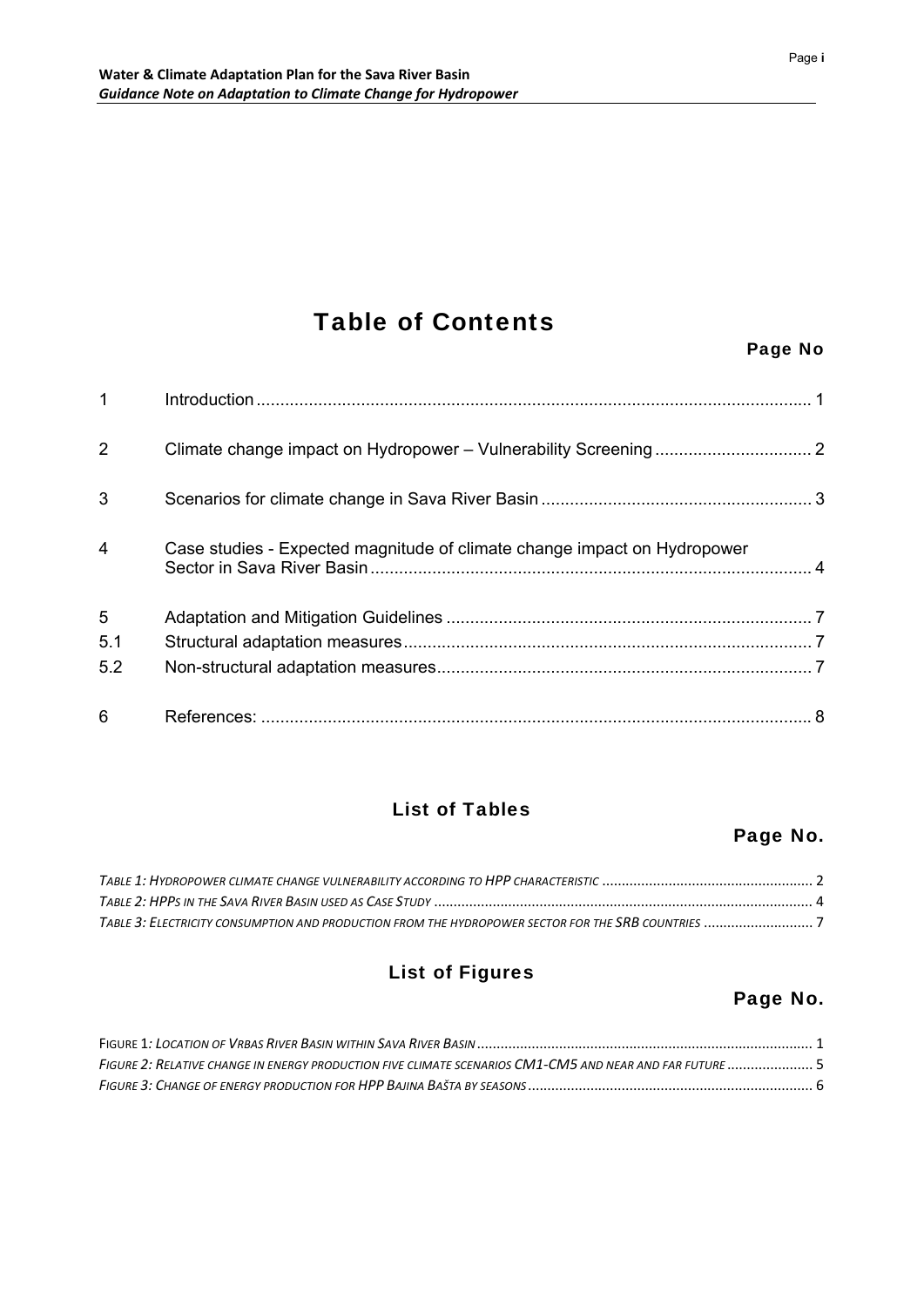# **GUIDANCE NOTE ON ADAPTATION TO CLIMATE CHANGE FOR THE SAVA RIVER BASIN – HYDROPOWER**

# **1 Introduction**

This report provides guidance note for decision making on the adaptation needs related to hydropower in the Sava River Basin (SRB). This guidance note is one of the components of the Water and Climate Adaptation Plan (WATCAP) being prepared by the Consultant for the International Sava River Basin Commission (ISRBC) under World Bank funding.1 It builds on the main WATCAP report (World Bank, 2013b), the report on the development of future climate scenarios (Vujadinovic and Vukovic, 2013) and on the report on development of the hydrologic model for the Sava River basin (World Bank, 2013a). Thus, the guidance note is designed to provide fundamental and flexible instruction on how to conduct impact and vulnerability assessments in the energy sector, specifically for hydropower facilities along with identification opportunities and entry points for integration of climate change mitigation and adaptation measures into the hydropower energy (HPE) sector processes.

An eminent example upon which this guidance note on the hydropower sector is based is The Integrated Water and Energy Nexus Study (IWENS) for the Vrbas Basin, a tributary of the Sava River (see Figure 1), that represents a snapshot of the complex and integrated use, development and management of water resources, in order to meet the water needs of multiple users and their future harmonization as well as adapting to climate change.<sup>2</sup>



*Figure 1: Location of Vrbas River Basin within Sava River Basin* 

<sup>-</sup>1 COWI AS of Norway were contracted by the World Bank to undertake the development of the hydrologic model – World Bank Contract No - 7162102

<sup>&</sup>lt;sup>2</sup> COWI (2012) Update of the Water Resources Management Basis for the Vrbas River Basin, project report for the World Bank.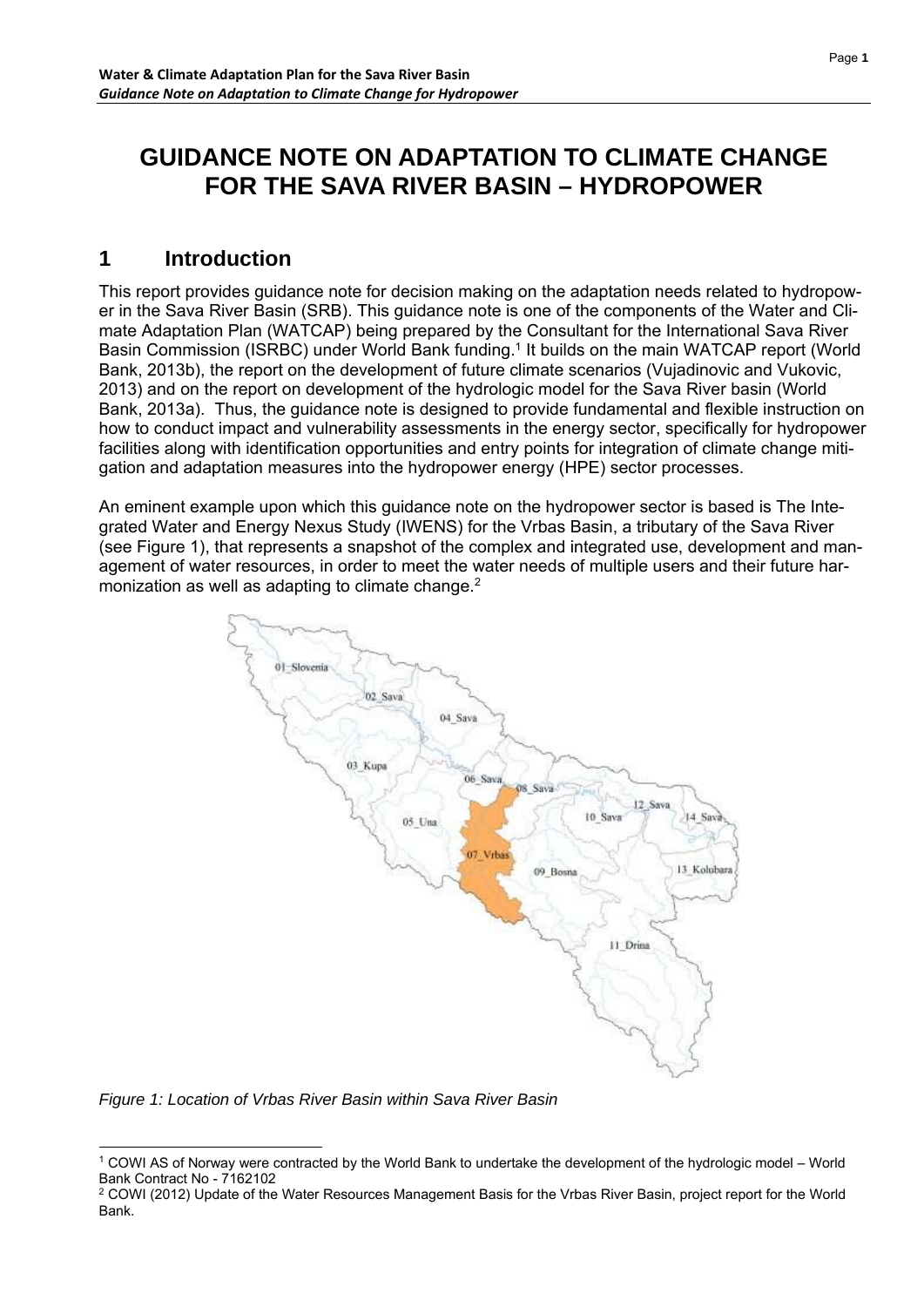In order to provide proper information about climate change impact on the hydropower sector various analysis were performed with useful results that define an adaptation strategy direction. Similarly, though less extensive analysis is done for the purpose of completing this Adaptation Guidance note and also by giving an example for conducting a more profound and detailed analysis in the future.

# **2 Climate change impact on Hydropower – Vulnerability Screening**

Climate change (CC) impact on the hydropower sector is mainly seen in the effects on power generation potential. Hydropower production would either be positively or adversely affected, depending on the CC effects and how are they managed. Change of three climate parameters as a consequence of CC should be analysed, namely: precipitation, temperatures and evaporation/evapotranspiration (ET). These three parameters are all important components of the hydrological cycle that affects river discharge, which in turn is a major input to power generation calculation.

Consequently, major projected climate change impacts on the HPE sector are:

- Decreased or increased HP generation potential due to more or less precipitation and consequently more or less river runoff;
- Reduced or increased energy demand for heating or cooling, with regard to CC by means of higher or lower air temperatures;
- A decrease or increase of installed flow for facilities changing HPP effectiveness;
- Flooding and landslides damage or complete destruction of HP structures (e.g. dams, transmission and distribution networks) that may create conflict with downstream communities, increase social vulnerability e.g. through involuntary resettlement; and
- Energy security and economic development activities will be compromised and production costs will increase.

Major vulnerability of hydropower plants and systems to CC lies in change of key parameters for power production, because they are directly linked to climate parameters. Key parameters whose change would largely affect hydropower production are:

- River discharge or mean flow and on specific dam profiles: a significant change would affect production in the same direction;
- Duration curves or a fluctuation of discharge in one time period (i.e. year, season,…) for the dam profile: a change would affect the change in total volume used for production and in the same manner production by itself;
- Evaporation/ET would affect volume of available water for production.

Some characteristics of hydropower facilities affect their vulnerability to climate change. For instance, electricity generation capacity relative change would be decreased or increased in a bigger or a smaller scale depending on the type of facility, size of the reservoir, etc. The vulnerability of different hydropower characteristics to CC are given in Table 1.

Using the pattern shown in Table 1, it is possible to define adaptation strategies depending on a specific situation.

| Climate<br>parameter                    | <b>Climate</b>      | <b>HPP type</b>          |                     | Reservoir storage area:<br>volume ratio |      | <b>Reservoir size</b> |       |              |
|-----------------------------------------|---------------------|--------------------------|---------------------|-----------------------------------------|------|-----------------------|-------|--------------|
|                                         | parameter<br>change | <b>Reservoir</b><br>type | <b>Run-of-river</b> | Pumped<br>storage                       | High | Low                   | Large | <b>Small</b> |
| ш<br>o<br>Ω<br>tion<br>Ġ<br>ಸ<br>⊢<br>ŵ | Increase            |                          |                     |                                         |      |                       |       |              |

*Table 1: Hydropower climate change vulnerability according to HPP characteristic*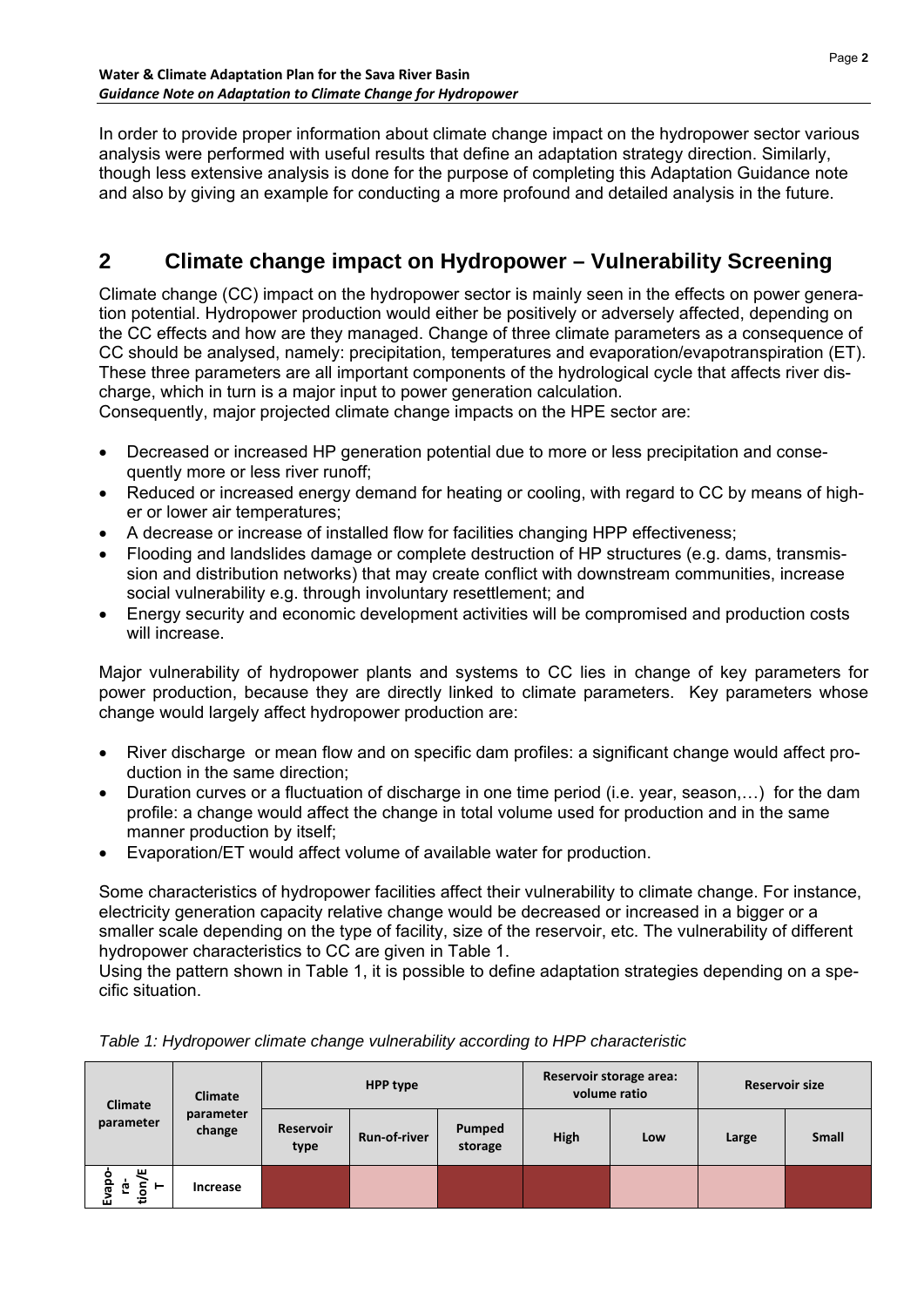#### **Water & Climate Adaptation Plan for the Sava River Basin**  *Guidance Note on Adaptation to Climate Change for Hydropower*

| <b>Climate</b><br>parameter | <b>Climate</b><br>parameter<br>change | <b>HPP type</b>                     |              |                   | Reservoir storage area:<br>volume ratio |     | <b>Reservoir size</b> |              |
|-----------------------------|---------------------------------------|-------------------------------------|--------------|-------------------|-----------------------------------------|-----|-----------------------|--------------|
|                             |                                       | <b>Reservoir</b><br>type            | Run-of-river | Pumped<br>storage | High                                    | Low | Large                 | <b>Small</b> |
|                             | <b>Decrease</b>                       |                                     |              |                   |                                         |     |                       |              |
| River<br>runoff             | Increase                              |                                     |              | N/A               |                                         |     |                       |              |
|                             | <b>Decrease</b>                       |                                     |              |                   |                                         |     |                       |              |
|                             | <b>Flood</b>                          |                                     |              |                   |                                         |     |                       |              |
| variability<br>Temporal     | <b>Drought</b>                        |                                     |              |                   |                                         |     |                       |              |
|                             | Seasonal<br>offset                    |                                     |              |                   |                                         |     |                       |              |
| Legend:                     |                                       | bigger decrease<br>smaller decrease |              |                   | bigger increase<br>smaller increase     |     |                       |              |

# **3 Scenarios for climate change in Sava River Basin**

Climate change analysis in Sava River Basin starts with simulations of the future hydrologic regime using a hydrological model for the SRB developed in HEC-HMS. The future climate scenarios are taken from five Global Climate Models (GCM)/Regional Climate Models (RCM) simulations under the A1B Special Report on Emissions Scenario (SRES)/Intergovernmental Panel on Climate Change (IPCC) scenario and are later in text denoted as climate models -CM1 through CM5. With each climate model (CM) daily flows are simulated for three 30-year periods:

- 1. 1961-1990 (past or baseline climate scenario),
- 2. 2011-2040 (near future climate scenario), and
- 3. 2041-2070 (distant future climate scenario).

-

According to work undertaken under this WATCAP study climate change in the Sava River Basin implies:3

- Temperature increase about 1°C in the near future and 2.3°C in the distant future,
- Change of mean annual precipitation ranges between -6% to +4% across the Basin, but seasonal change takes values between -12% to +14% in the near future and as much as -32% to +19% in the distant future, as a mean value for all stations on the Basin. For some parts of the SRB difference is as high as ±30% in near and ±40% in the distant future;
- Seasonal variability as described by the 5 used climate models (i.e. CM1 to CM5) is not the same for all. Predictions of two climate model for the near future and three for the distant future indicate an increasing precipitation trend will occur in the winter and a decreasing trend in the summer season.

<sup>3</sup> COWI, 2013: Water & Climate Adaptation Plan for the Sava River Basin: Completion of the WATCAP with the construction of a hydrologic model.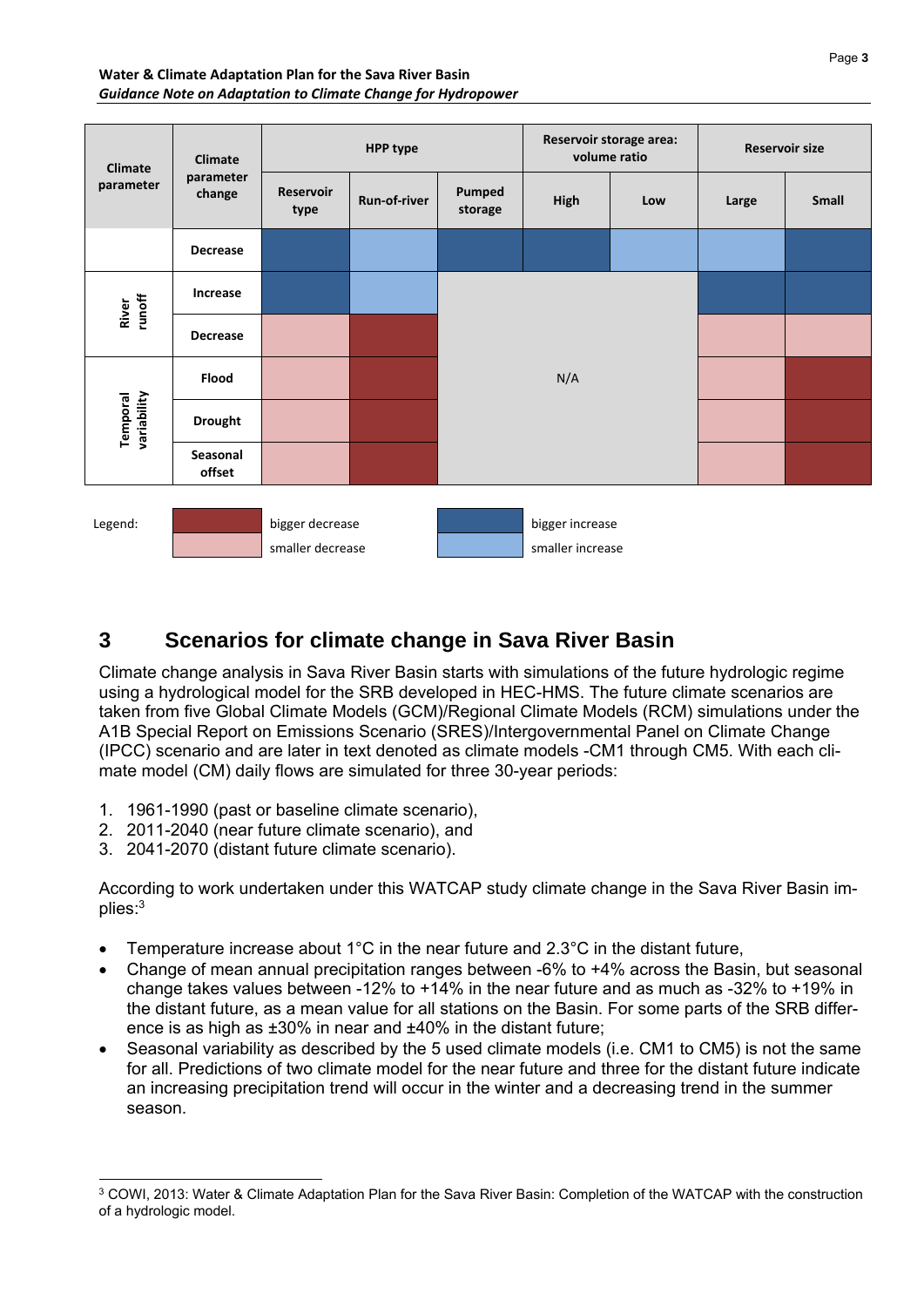Taking the information from Table 1 and the overall climate scenario results for the Sava River Basin area overall, the following conclusions can be drawn:

- With increasing evaporation/ET, due to temperature increase in the future, a bigger decrease of hydropower production is expected to occur on reservoir type and pumped storage type dams with a high storage area/volume ratio and small reservoirs. Other types of HPP would show smaller effects, but still experience a decrease of hydropower generation;
- A decrease in river runoff would affect power generation with a reduction on all facilities but in particular with run-of-river schemes in the SRB because they are highly and solely dependent on river runoff; and
- Floods in the fall/winter and droughts in the spring/summer would mostly affect run-of-river HPPs and HPP with small reservoirs. With this climate change parameter an overall power generation decrease is expected.

From all of the above it can be concluded that, in the future it would be customary to have lower power generation from the hydropower sector on the Sava River Basin from bigger or smaller schemes, depending on the region and the HPP facility. The magnitude of the change has been reviewed by conducting further analysis through case studies that are described below.

## **4 Case studies - Expected magnitude of climate change impact on Hydropower Sector in Sava River Basin**

In the Sava River Basin there are 20 hydropower plants (HPP) with installed capacity larger than 10 MW (*see Chapter 2.4.5 of this Report)*). Four HPPs were selected as case studies for analysis of CC impact on energy production. The choice of HPP is made based upon the energy production magnitude and the share in average total energy production in the SRB or in other words upon their significance in the hydropower sector in SRB area. In addition, data needed for analysis were directly available from the developed Sava River Basin HEC-HMS Model since for each plant location of those four plants there is hydrological station included in model. All four HPPs are reservoir type dams.

| Country                                                 | <b>HPP</b>      | <b>River</b> | <b>Reservoir</b><br>volume<br>(min m <sup>3</sup> ) | <b>Reservoir</b><br>storage<br>area:<br>volume<br>ratio | <b>Installed</b><br>capacity<br>[MW]-<br>ref. year<br>2005 | <b>Installed</b><br>discharge<br>(m <sup>3</sup> /s) | Average<br>vearly pro-<br>duction (ref.<br>2005-2007)<br>[GWh/year] | Share* in<br>average<br>total energy<br>production<br>in SRB $[%]$ | Share**<br>in total<br>installed<br>capacity<br>in SRB<br>[%] |
|---------------------------------------------------------|-----------------|--------------|-----------------------------------------------------|---------------------------------------------------------|------------------------------------------------------------|------------------------------------------------------|---------------------------------------------------------------------|--------------------------------------------------------------------|---------------------------------------------------------------|
| Slovenia                                                | Blanca          | Sava         | 9.95                                                | 0.13                                                    | 43                                                         | 500                                                  | 144                                                                 | 2.2                                                                | 1.8                                                           |
| Bosnia and<br>Herzegovina                               | Bočac           | <b>Vrbas</b> | 52.1                                                | 0.045                                                   | 110                                                        | 240                                                  | 308                                                                 | 4.8                                                                | 4.5                                                           |
|                                                         | Zvornik         | <b>Drina</b> | 89.0                                                | 0.146                                                   | 96                                                         | 620                                                  | 515                                                                 | 8                                                                  | 3.9                                                           |
| Serbia                                                  | Bajina<br>Bašta | Drina        | 340                                                 | 0.036                                                   | 360                                                        | 644                                                  | 1691                                                                | 26                                                                 | 14.7                                                          |
| <b>Total Sava River Basin (reference)</b><br>vear 2005) |                 |              |                                                     | 609 of<br>2449 in<br>total                              |                                                            | 2658/6445<br>total                                   | 41                                                                  | 24.9                                                               |                                                               |

|  |  | Table 2: HPPs in the Sava River Basin used as Case Study |  |
|--|--|----------------------------------------------------------|--|
|--|--|----------------------------------------------------------|--|

Source: Adapted from the "Sava River Basin management Plan", Draft version, 2013.

\*this refers to share of specific HPP's yearly average energy production in total yearly average energy production (from hydropower sector) in whole SRB

\*\*this refers to share of installed capacity of the specific HPP in total installed capacity (from hydropower sector) in SRB

Simulated daily flows for the above mentioned three 30-years periods and five climate models scenarios are used to calculate the daily production for selected HPPs, with the following assumptions and generalizations: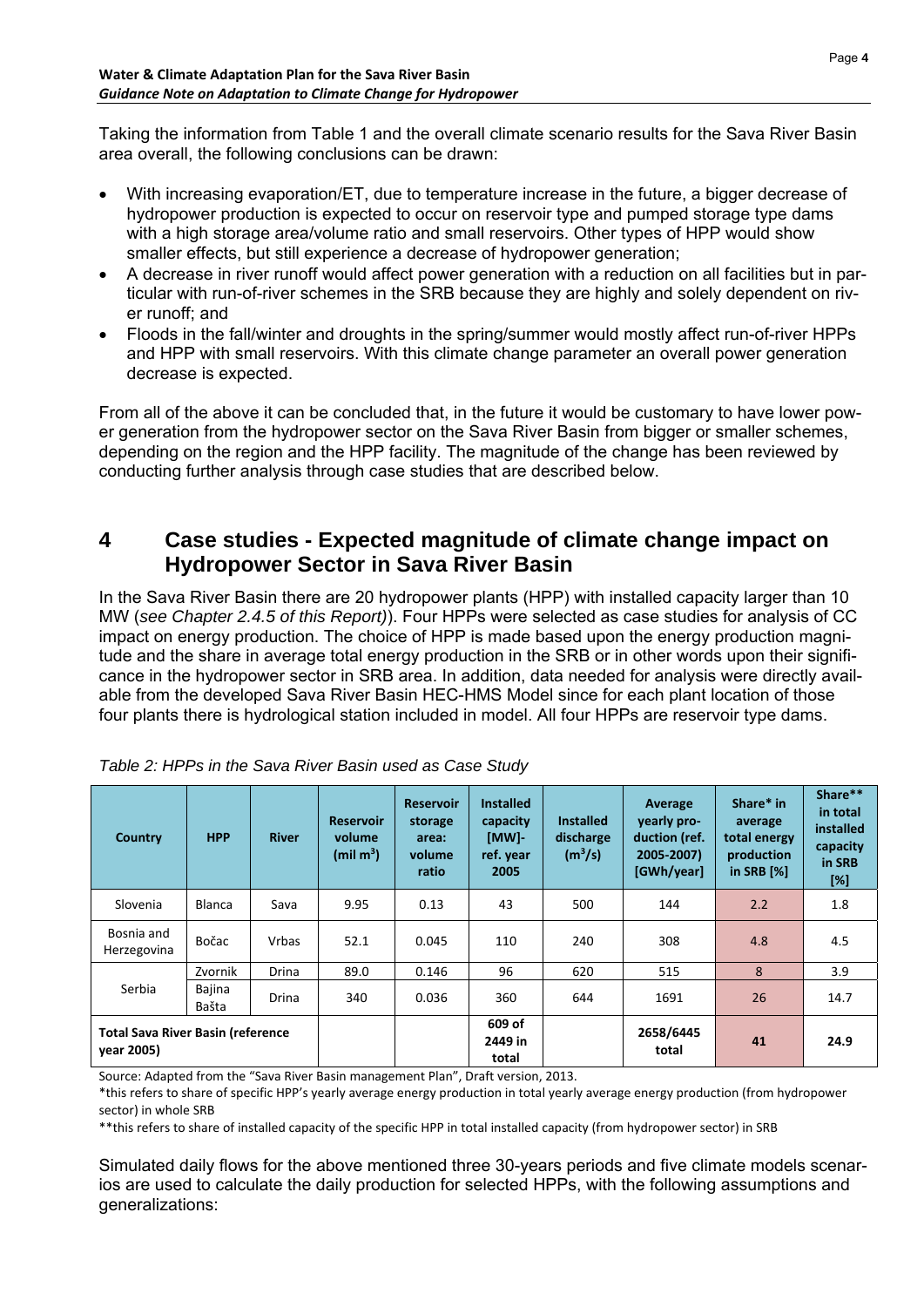- Efficiency coefficient value for generator is taken to be the same for all HPPs,  $n_{\text{cen}}$ =0.95;
- Efficiency coefficients for turbines that are used in the four chosen HPPs are:

| -rancis       | м∠ |
|---------------|----|
| <b>Kaplan</b> |    |

- Useable head for energy production and for each dam is taken as a constant for each day's production calculation,
- All dams are close to dam type and no flow and head losses in the tunnel or penstock are taken into account.

Depending on the available daily flow, the flow through the turbines is calculated as:

If  $Q_{\text{river}} \leq Q_{\text{installed}}$  then  $Q_{\text{turbines}} = Q_{\text{river}}$ If  $Q_{\text{river}} > Q_{\text{installed}}$  then  $Q_{\text{turbines}} = Q_{\text{installed}}$ .

Energy production is calculated using the formula:

 $E = \eta_{gen} \cdot \eta_{turb} \cdot 9.81 \cdot Q_{turb} \cdot H \cdot \Delta t$  [kWh]

 $\eta_{\text{gen}}$ -coefficient of generator efficiency [-]

 $\eta_{\mu\nu}$  -coefficient of utilization of turbines [-]

 $Q_{turb}$  -flow through turbines  $[m^3/s]$ 

*H* -dam head, difference between upstream of the dam water level (in reservoir) and downstream water level [m]

 $\Delta t$ -time period for which energy is calculated, 1day=24h

From the above the daily and yearly productions are calculated. The resulting averages for each 30 year period's energy production for both near and distant future scenarios are compared in relation to the baseline scenario (period 1961-1990). The results are given in Figure 2.



Source: Figure produced by COWI

*Figure 2: Relative change in the annual energy production under A1B emission scenario for five climate model chains CM1-CM5 in near future (left) and distant future (right)* 

The results for all HPPs in the near future show a small expected change in the average annual energy production, with rather small variation between the scenarios except for HPP Bočac. Based on the ensemble median values (as a more robust estimate than the ensemble mean, which might be under influence of extreme values in short samples like this one), an increase in the range of 1-1.5% is ex-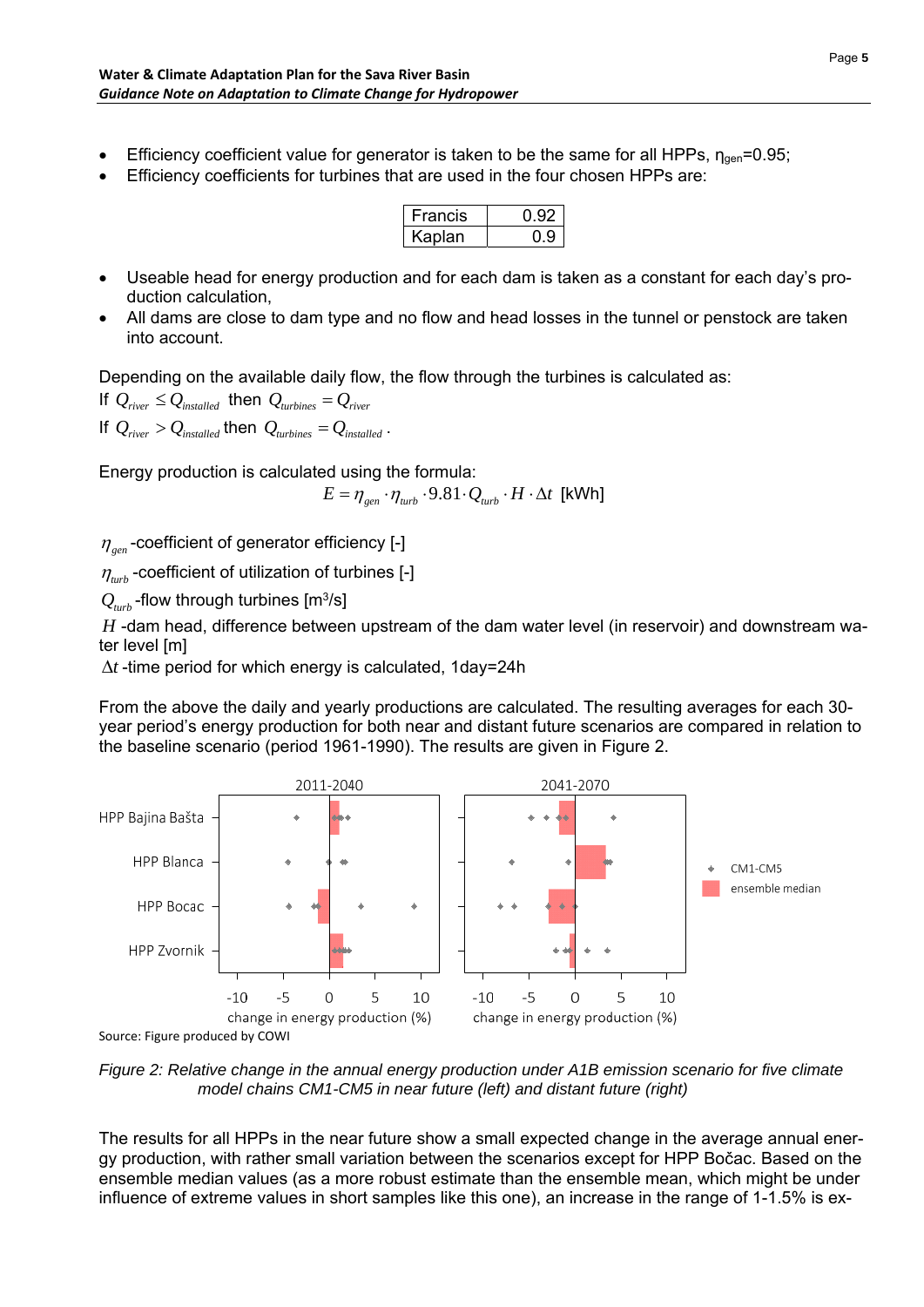#### **Water & Climate Adaptation Plan for the Sava River Basin**  *Guidance Note on Adaptation to Climate Change for Hydropower*

pected at two HPPs on the Drina River (Bajina Bašta and Zvornik), and a small decrese is expected at HPP Bočac. HPP Blanca in Slovenia results in 0% change. Greater variation for HPP Bočac gives a power production decrease of 4% with CM4 and an increase of 9% with CM5, thus indicating a higher uncertainty related to the Vrbas basin hydrologic simulations and consequently to the derived energy production.

For the distant future the variation between the scenarios is greater, which is expected with the simulation period being further away from the observation period. The energy production is expected to change more markedly in this period, between -8% (HPP Bočac) and +4% (HPP Bajina Bašta), although the order of the magnitude of these changes is still in the range of the modelling and measurement uncertainties. The trend at two HPPs on the Drina River (Bajina Bašta and Zvornik) is reversed and their annual energy production is expected to decrease slightly by 1-2%. The decreasing trend for HPP Bočac continues in this period as well, while the energy production at HPP Blanca is expected to increase.

In addition to the results shown in Figure 2, seasonal energy production variability is analysed for HPP Bajina Bašta. These results are portrayed in Figure 3. The near future results show greater energy production in the winter and fall seasons, while in the spring a decrease in energy production is expected. Interestingly, the energy production in the summer season is not expected to change significantly. The distant future results show greater decrease in the spring and summer seasons (by 4% and 10% on average, respectively), whilst in the winter and fall energy production is expected to increase by 11% and 5%, respectively, on average.





DJF=December‐January‐February, MAM=March‐April‐May, JJA=June‐July‐August, SON=September‐October‐November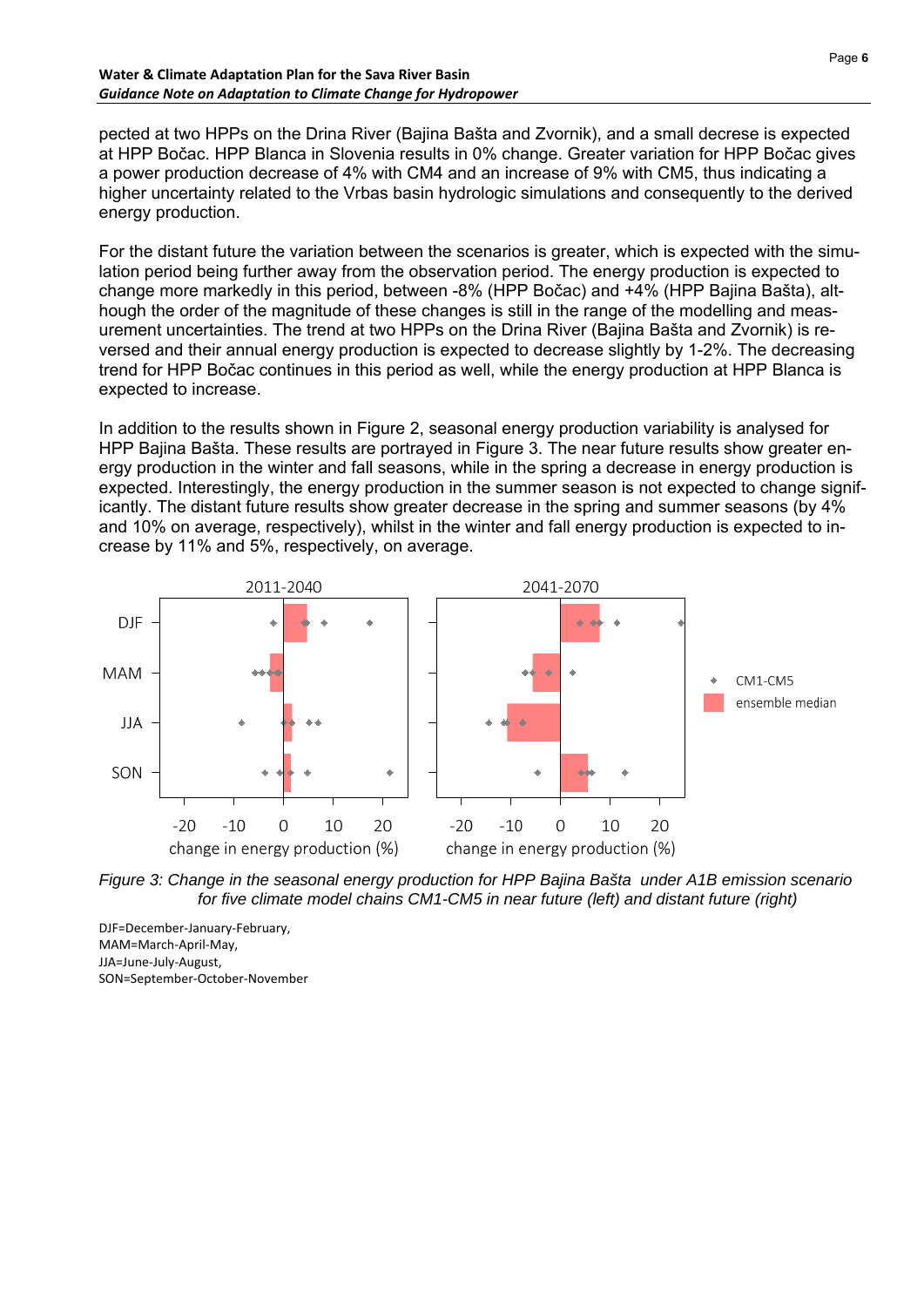# **5 Adaptation and Mitigation Guidelines**

Although predictions of climate scenarios vary over the SRB and by different scenario, it is likely that in the near future no severe alterations of climate that would substantially affect the hydropower sector will happen, while in the distant future water availability would decrease and with it energy produced in hydropower facilities.

Although the SRB is predicted to have small (near future) and moderate (distant future) decreases in overall hydropower production as a consequence of CC, these changes are not expected to be severe and it is highly unlikely that this would cause detrimental effects on human activities. Furthermore, there are other green power sources available (e.g. solar, wind etc.) and a lot of possible measures for adaptation and mitigation to counteract these CC effects.

Notwithstanding, on average dependence on hydropower energy for all SRB countries is around 45%, defined as a percentage of hydropower produced from the total energy used (see Table 3 ). Consequently, hydropower is very important for the SRB and it follows that work on adaptation and mitigation measures should be started now in order to assure proper and timely resilience to climate change in the future.

| <b>SRB country</b>     | <b>Average yearly electricity</b><br>consumption [Billion<br>kWh] 2000-2010 | <b>Average yearly electricity</b><br>production from the hy-<br>dropower sector [Billion<br>kWh] 2000-2010 | Share of used electricity<br>from hydropower com-<br>pared to total electricity<br>consumption [%] |
|------------------------|-----------------------------------------------------------------------------|------------------------------------------------------------------------------------------------------------|----------------------------------------------------------------------------------------------------|
| Bosnia and Herzegovina | 8.70                                                                        | 5.49                                                                                                       | 63.15                                                                                              |
| Croatia                | 14.12                                                                       | 5.98                                                                                                       | 42.36                                                                                              |
| Montenegro             | 3.37                                                                        | 1.87                                                                                                       | 55.41                                                                                              |
| Serbia                 | 28.62                                                                       | 10.49                                                                                                      | 36.67                                                                                              |
| Slovenia               | 12.56                                                                       | 3.73                                                                                                       | 29.71                                                                                              |
| Sum:                   | 67.35                                                                       | 27.56                                                                                                      | Average 45.5%                                                                                      |

*Table 3: Electricity consumption and production from the hydropower sector for the SRB countries* 

Data source: U.S Energy Information Administration

Adaptation and mitigation options, both structural and non-structural for the estimated climate change impact on Sava River Basin are summarized below:

## **5.1 Structural adaptation measures**

- Enhance dam structural parameters-diverting upstream tributaries to decrease river runoff, new reservoir storage, modifying spillways, changing number and/or types of turbines;
- Build robust dams with large reservoirs that can cope with extreme events;
- Flexible design for installed capacity;
- Consideration of planned structural measures before implementation. This includes all uses of the reservoir (e.g. hydroelectricity, irrigation, drinking water supply, tourism, etc.) before reservoir construction or enlargement.

## **5.2 Non-structural adaptation measures**

- Consideration of ecological aspects, as structures can generate significant impacts on the water courses (morphological changes, barriers to fish migration, etc.);
- Reduce energy demand by promoting public awareness campaigns and training in energy efficiency;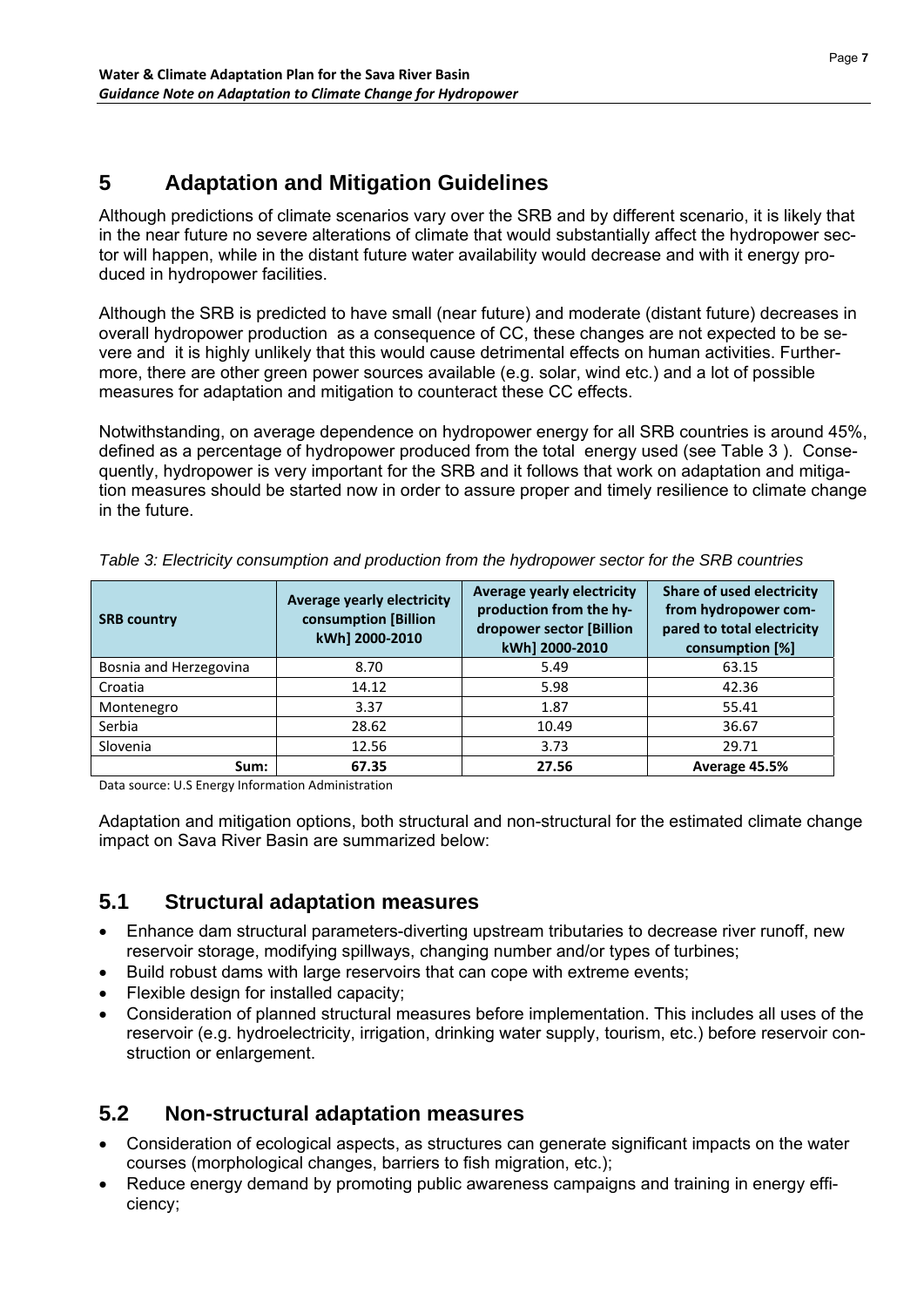- Improving hydrological forecasting to improve operational rules and utilization of HPP capacity,
- Improve operation and maintenance practices at power stations;
- Incorporate future reduced or increased generation capacity in design, depending on specific location on the basin;
- Consider using more pumped storage hydropower technology in order to match the energy available to the needs of the consumers and in order to cover peak loads;
- Adoption of an integrated water resources and disaster management approach;
- Integration of climate change considerations into the management and operation of HE power generation, transmission and distribution system;
- Replacement of incandescent bulbs with ones with low energy consumption;
- Assess and use other renewable energy production facilities such as wind power or solar power plants;
- More profound analysis for most likely estimation of projected climate variations over HPP lifetime;
- Identification of cost-effective new designs and modification of existing designs to deal with specific risks for the HPP construction site;
- Undertaken regular reviews of permitting and licensing of hydropower schemes to assess river flow regimes and minimum and maximum water levels according to season, to ensure sufficient storage in the reservoir to absorb the spring flood and to tie this into the RBMPs;
- Incorporating climate change into existing codes and guidelines concerning hydropower;
- Establish a mandatory reporting mechanism for all hydropower companies to provide full operational details on river flow and discharge to improve future monitoring records;
- Development of guiding principles on integrating environmental aspects in the use of existing hydropower plants such as increase in HPP efficiency, flow regulation, as well as in the planning and construction of new hydropower plants;
- Better development / implementation of strict rules (riparian rights) for discharge of water into rivers and for water withdrawal.

# **6 References:**

- 1. Blackshear B., Crocker T., Drucker E., Filoon J., Knelman J, Skiles M. (2011) Hydropower Vulnerability and Climate Change-A Framework for Modelling the Future of Global Hydroelectric Resources*, Middlebury College Environmental Studies Senior Seminar*. Available at http://www.middlebury.edu/media/view/352071/original/ (retrieved December, 2013).
- 2. COWI (2013) Integrated Water and Energy Nexus Study for the Vrbas River Basin, *Guidance Notes*, Project report for World Bank.
- 3. COWI (2012) Update of the Water Resources Management Basis for the Vrbas River Basin, project report for the World Bank.
- 4. COWI (2013) Water & Climate adaptation plan for the Sava River Basin, Completion of the WATCAP with the construction of a hydrological model-Development of the Hydrologic Model for the Sava River Basin, *Draft project Report for the World Bank*.
- 5. ISRBC (2013) Integration of water protection in developments in the Sava River Basin (Flood, Navigation, Hydropower, Agriculture), *Background paper No. 9 for SRBMP*, International Sava River Basin Commission. Available at: http://www.savacommission.org/dms/docs/dokumenti/srbmp\_micro\_web/backgroundpapers\_final /no\_9\_background\_paper\_integration\_of\_water\_protection\_in\_developments\_in\_the\_sava\_rb.pdf (retrieved November, 2013).
- 6. ISRBC (2013) Sava River Basin Management Plan (SRBMP), *Draft version*, International Sava River Basin Commission. Available at: http://www.savacommission.org/srbmp/en/draft (retrieved November, 2013).
- 7. UNECE (2009) Guidance on water and adaptation to climate change, United Nations Economic Commission for Europe, New York and Geneva. Available at: http://www.unece.org/index.php?id=11658 (retrieved December, 2013).